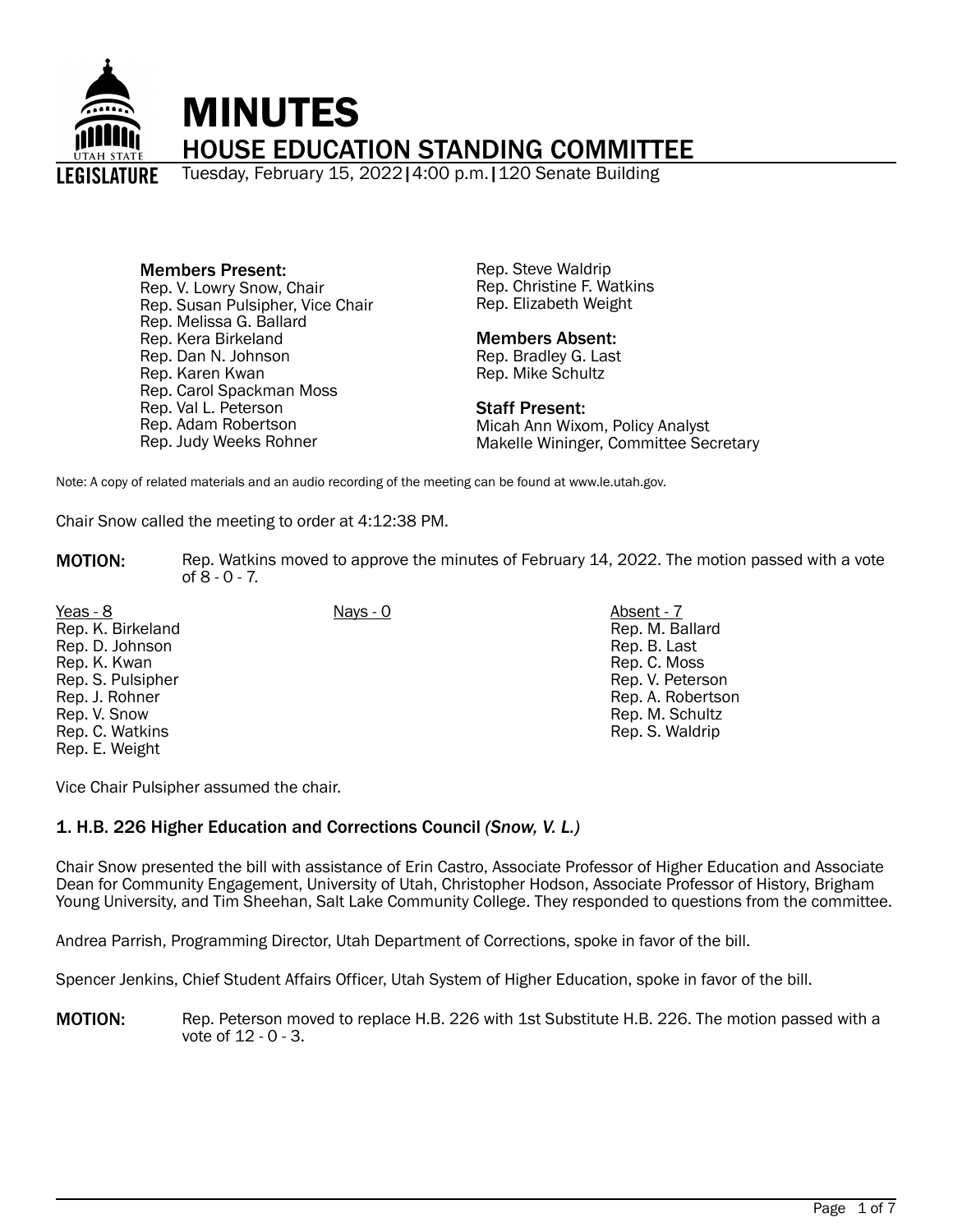| Yeas - 12<br>Rep. M. Ballard<br>Rep. D. Johnson<br>Rep. K. Kwan<br>Rep. C. Moss<br>Rep. V. Peterson<br>Rep. S. Pulsipher<br>Rep. A. Robertson<br>Rep. J. Rohner<br>Rep. V. Snow<br>Rep. S. Waldrip<br>Rep. C. Watkins<br>Rep. E. Weight                                                                                           | $Nays - 0$                                                                                                                                                                     | Absent - 3<br>Rep. K. Birkeland<br>Rep. B. Last<br>Rep. M. Schultz                                        |  |  |  |
|-----------------------------------------------------------------------------------------------------------------------------------------------------------------------------------------------------------------------------------------------------------------------------------------------------------------------------------|--------------------------------------------------------------------------------------------------------------------------------------------------------------------------------|-----------------------------------------------------------------------------------------------------------|--|--|--|
| <b>MOTION:</b>                                                                                                                                                                                                                                                                                                                    | with a vote of $12 - 0 - 3$ .<br>Amendment 1                                                                                                                                   | Rep. Peterson moved to amend 1st Substitute H.B. 226 with Amendment #1. The motion passed                 |  |  |  |
|                                                                                                                                                                                                                                                                                                                                   | 1st Sub. H.B. 226                                                                                                                                                              |                                                                                                           |  |  |  |
| Page 3, Lines 67 through 69:<br>1.<br>67<br>68<br>69<br>Corrections Council; and                                                                                                                                                                                                                                                  | projected demand for nursing professionals; [and]                                                                                                                              | (m) the report described in Section [53B-1-303] 53B-33-202 regarding the Higher Education and             |  |  |  |
| 2.<br>Page 5, Lines 124 through 127:<br>124<br>125<br>126<br>of the<br>127                                                                                                                                                                                                                                                        | (h) the executive director of the Department of Corrections {with expertise in<br>programming or the executive director's designee;<br>Department of Corrections appoints; and | (i) one employee of the Department of Corrections with expertise in education whom the executive director |  |  |  |
| Page 7, Lines 183 through 186:<br>З.<br>183<br>(c) explore { and implement } methods and make recommendations for the collection and<br>184<br>analysis of critical data regarding:<br>185<br>(i) enrollment and completion of postsecondary education courses, certificate<br>186<br>programs, credentials, and degree programs; |                                                                                                                                                                                |                                                                                                           |  |  |  |
| Page 8, Lines 236 through 238:<br>4.<br>236<br>for students who are low income[-]; and<br>(o) the report described in Section {636-25-202} 53B-33-202 regarding the Higher Education and<br>237<br>238 Corrections Council.                                                                                                       |                                                                                                                                                                                |                                                                                                           |  |  |  |
| Yeas - 12<br>Rep. M. Ballard<br>Rep. D. Johnson<br>Rep. K. Kwan<br>Rep. C. Moss<br>Rep. V. Peterson<br>Rep. S. Pulsipher<br>Rep. A. Robertson<br>Rep. J. Rohner<br>Rep. V. Snow<br>Rep. S. Waldrip<br>Rep. C. Watkins<br>Rep. E. Weight                                                                                           | Nays - 0                                                                                                                                                                       | Absent - 3<br>Rep. K. Birkeland<br>Rep. B. Last<br>Rep. M. Schultz                                        |  |  |  |

**MOTION:** Rep. Ballard moved to pass 1st Substitute H.B. 226 out favorably. The motion passed with a vote of 12 - 0 - 3.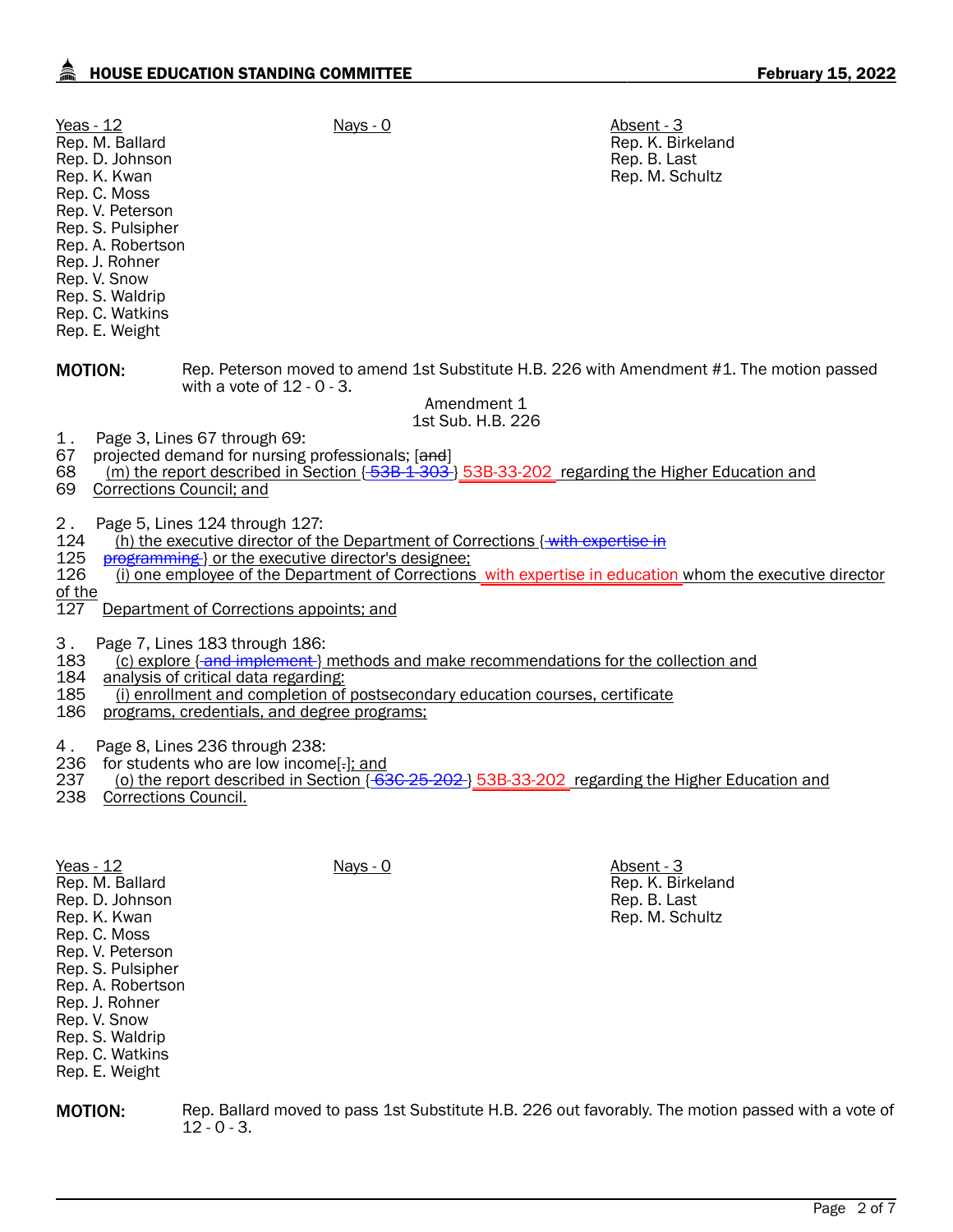Yeas - 12 Nays - 0 Nays - 0 Absent - 3 Rep. M. Ballard Rep. D. Johnson Rep. K. Kwan Rep. C. Moss Rep. V. Peterson Rep. S. Pulsipher Rep. A. Robertson Rep. J. Rohner Rep. V. Snow Rep. S. Waldrip Rep. C. Watkins Rep. E. Weight

Rep. K. Birkeland Rep. B. Last Rep. M. Schultz

# 2. H.B. 355 Higher Education Financial Aid Amendments *(Peterson, V.)*

Rep. Peterson presented the bill with assistance of Spencer Jenkins. They responded to questions from the committee.

Chair Snow resumed the chair.

Rep. K. Kwan Rep. C. Moss Rep. V. Peterson Rep. S. Pulsipher Rep. A. Robertson Rep. J. Rohner Rep. V. Snow Rep. S. Waldrip Rep. C. Watkins Rep. E. Weight

| <b>MOTION:</b>                                                                                                                                                                                                                                               | Rep. Robertson moved to replace H.B. 355 with 1st Substitute H.B. 355. The motion passed with a<br>vote of $13 - 0 - 2$ . |                                                                                              |                                               |
|--------------------------------------------------------------------------------------------------------------------------------------------------------------------------------------------------------------------------------------------------------------|---------------------------------------------------------------------------------------------------------------------------|----------------------------------------------------------------------------------------------|-----------------------------------------------|
| Yeas - 13<br>Rep. M. Ballard<br>Rep. K. Birkeland<br>Rep. D. Johnson<br>Rep. K. Kwan<br>Rep. C. Moss<br>Rep. V. Peterson<br>Rep. S. Pulsipher<br>Rep. A. Robertson<br>Rep. J. Rohner<br>Rep. V. Snow<br>Rep. S. Waldrip<br>Rep. C. Watkins<br>Rep. E. Weight |                                                                                                                           | $Nays - 0$                                                                                   | Absent - 2<br>Rep. B. Last<br>Rep. M. Schultz |
| <b>MOTION:</b>                                                                                                                                                                                                                                               | vote of $13 - 0 - 2$ .                                                                                                    | Rep. Robertson moved to pass 1st Substitute H.B. 355 out favorably. The motion passed with a |                                               |
| Yeas - 13<br>Rep. M. Ballard<br>Rep. K. Birkeland<br>Rep. D. Johnson                                                                                                                                                                                         |                                                                                                                           | <u>Nays - 0</u>                                                                              | Absent - 2<br>Rep. B. Last<br>Rep. M. Schultz |

3. S.B. 103 Special Education Licensing Amendments *(Owens, D.R.)*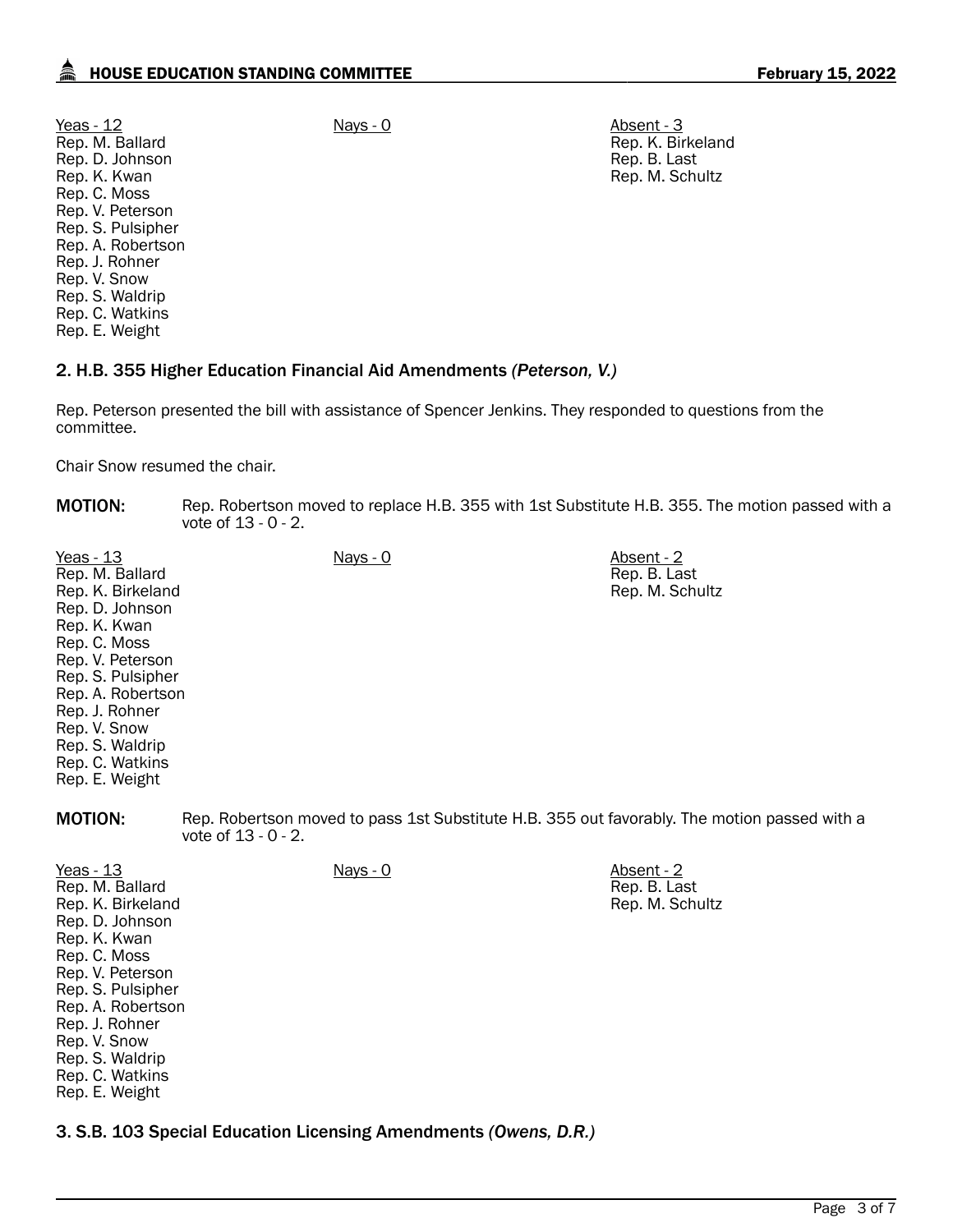Sen. Derrin Owens presented the bill with assistance of Tami Chew. They responded to questions from the committee.

Malia Hite, Educator Licensing Coordinator, Utah State Board of Education, spoke to the bill.

MOTION: Rep. Watkins moved to pass S.B. 103 out favorably. The motion passed with a vote of 11 - 0 - 4.

Yeas - 11 Nays - 0 Nays - 0 Absent - 4 Rep. M. Ballard Rep. K. Birkeland Rep. D. Johnson Rep. K. Kwan Rep. C. Moss Rep. S. Pulsipher Rep. A. Robertson Rep. V. Snow Rep. S. Waldrip Rep. C. Watkins Rep. E. Weight

Rep. B. Last Rep. V. Peterson Rep. J. Rohner Rep. M. Schultz

### 4. H.B. 193 Full-day Kindergarten *(Waldrip, S.)*

Rep. Waldrip presented the bill with the assistance of Sarah Wiebke, Literacy Coordinator, Utah State Board of Education, Elizabeth Garbe, Senior Director, United Way of Salt Lake, and Amy Mitchell, Washington County School District. They responded to questions from the committee.

[HB193 Full-Day Kindergarten Presentation](https://le.utah.gov/interim/2022/pdf/00001781.pdf)

[HB193 Full-Day Kindergarten Letters of Support](https://le.utah.gov/interim/2022/pdf/00001782.pdf)

Lexi Cunningham, Executive Director, Utah State Superintendents Association and Utah School Boards Association, spoke in favor of the bill.

Melarie Wheat, member of the public, spoke in favor of the bill.

Brooke Stephens, member of the public, spoke against the bill.

Aimee Warren, member of the public, spoke in favor of the bill.

Kristina Pexton, Family Life Commissioner, Utah Parent Teacher Association, spoke in favor of the bill.

Jay Blain, Director of Policy, Utah Education Association, spoke in favor of the bill.

Cade Douglas, Superintendent, Sevier School District, spoke in favor of the bill.

Melinda LaMont, Optional Enhanced Kindergarten Supervisor, Cache County School District, spoke in favor of the bill.

Kenneth Limb, principal, spoke in favor of the bill.

Lauren Gilmore, member of the public, spoke in favor of the bill.

Cissy Rasmussen, member of the public, spoke against the bill.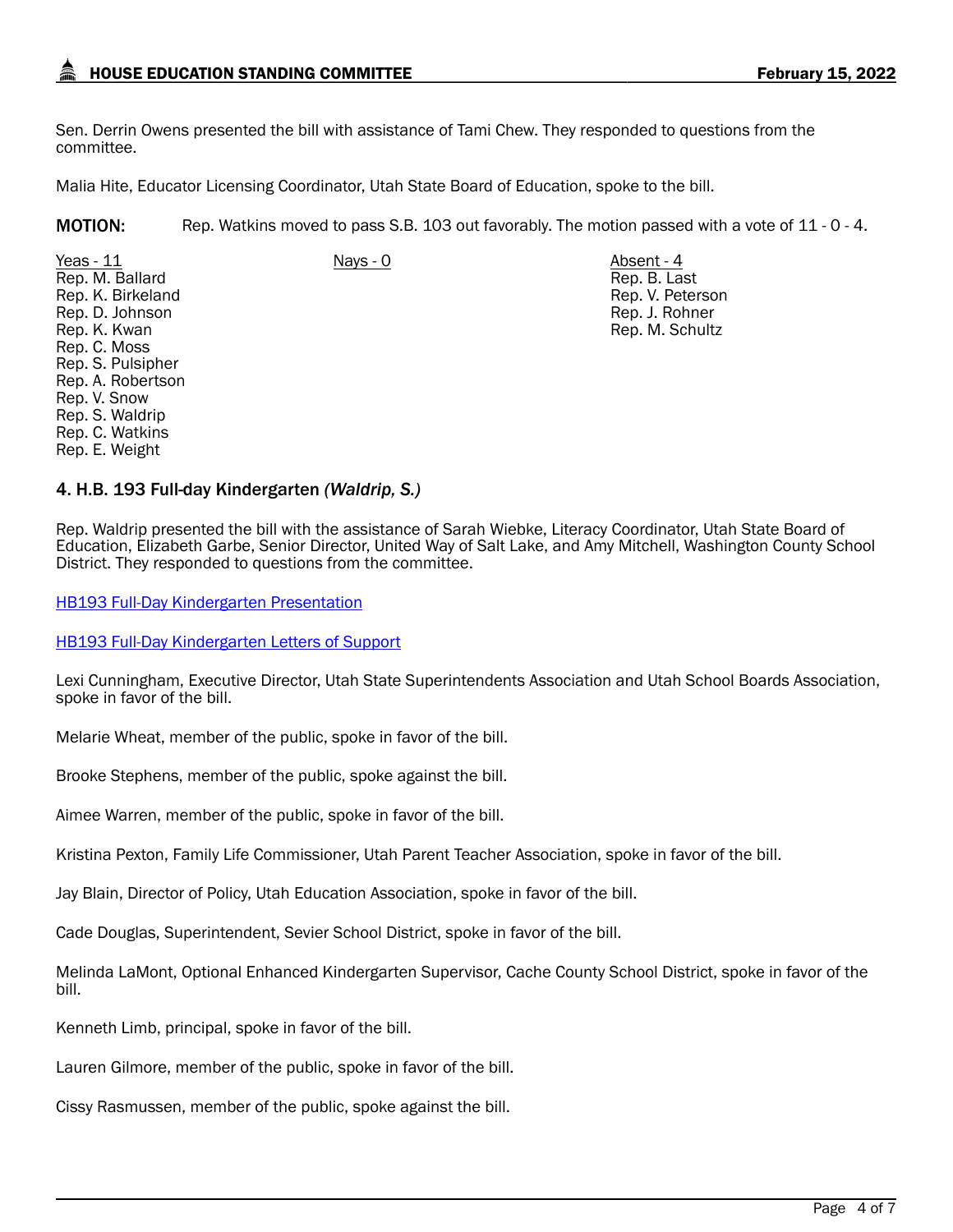**MOTION:** Rep. Watkins moved to replace H.B. 193 with 2nd Substitute H.B. 193. The motion passed with a vote of 12 - 0 - 3.

Yeas - 12 Nays - 0 Nays - 0 Absent - 3 Rep. M. Ballard Rep. K. Birkeland Rep. D. Johnson Rep. K. Kwan Rep. C. Moss Rep. S. Pulsipher Rep. A. Robertson Rep. J. Rohner Rep. V. Snow Rep. S. Waldrip Rep. C. Watkins Rep. E. Weight

Rep. B. Last Rep. V. Peterson Rep. M. Schultz

MOTION: Rep. Watkins moved to pass 2nd Substitute H.B. 193 out favorably with further discussion from the committee. The motion passed with a vote of 10 - 2 - 3.

<u>Yeas - 10</u> Nays - 2 Nays - 2 Absent - 3 Rep. M. Ballard Rep. D. Johnson Rep. K. Kwan Rep. C. Moss Rep. S. Pulsipher Rep. J. Rohner Rep. V. Snow Rep. S. Waldrip Rep. C. Watkins Rep. E. Weight

Rep. K. Birkeland Rep. A. Robertson Rep. B. Last Rep. V. Peterson Rep. M. Schultz

# 5. H.B. 274 Health Education Amendments *(Moss, C.)*

Rep. Moss presented the bill with assistance of Laurieann Thorpe, Executive Director, Prevent Child Abuse Utah, Kellie Woodfield, obstetrician-gynecologist, and Jodi Parker, Health Education Specialist, Utah State Board of Education. They responded to questions from the committee.

[HB274 Health Education Amendments](https://le.utah.gov/interim/2022/pdf/00001785.pdf)

[HB274 Child Sexual Abuse Statistics Handout](https://le.utah.gov/interim/2022/pdf/00001784.pdf)

Brooke Stephens spoke against the bill.

Linda Hanks, President, Utah School Boards Association, spoke in favor of the bill.

Christina Boggess, member of the public, spoke against the bill.

Susan Edwards, member of the public, spoke in favor of the bill.

Monica Wilbur, member of the public, spoke against the bill.

Taryn Hiatt, member of the public, spoke in favor of the bill.

Nicholeen Peck, President, Worldwide Organization for Women, spoke against the bill.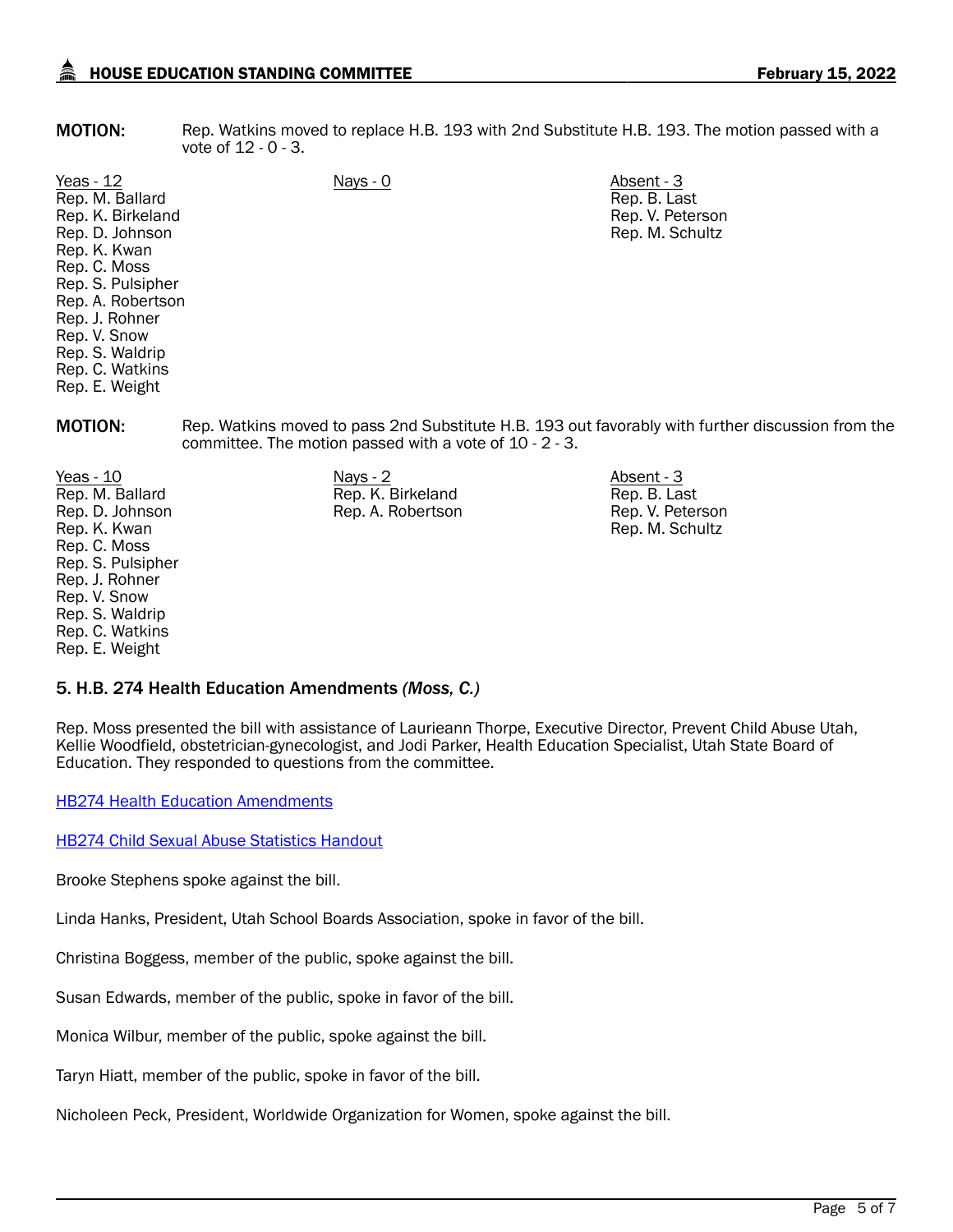Deondra Brown, member of the public, spoke in favor of the bill.

Jennie Earl, member of the public, spoke against the bill.

**MOTION:** Rep. Waldrip moved to pass H.B. 274 out favorably.

**SUBSTITUTE** MOTION: Rep. Robertson moved to amend H.B. 274 with Amendment #1 with further discussion from the committee. The substitute motion passed with a vote of 10 - 2 - 3.

Amendment 1 H.B. 274

1 . Page 6, Lines 172 through 180:

 $172$   $[\text{+})$   $[\text{ii}]$  for a local school board, data for each county that the school district is located 173 in, or, for a charter school governing board, data for the county in which the charter scho 173 in, or, for a charter school governing board, data for the county in which the charter school is 174 located, on the following:

located, on the following:

175  $[(ii)]$  (A) teen pregnancy;

176  $[(iii)] (B)$  child sexual abuse;  $[and]$ <br>177  $[(iii)] (C)$  sexually transmitted dise

177 [<del>(iii)</del>] (C) sexually transmitted diseases and sexually transmitted infections; and<br>178 (D) child sexual assault: and

178 (D) child sexual assault; and<br>179  $[f(e)]$  (iii) the number of pornog

 $[(-6)]$  (iii) the number of pornography complaints or other instances reported within the

180 jurisdiction of the LEA governing board.

<u>Yeas - 10</u> Nays - 2 Nays - 2 Absent - 3 Rep. K. Birkeland Rep. D. Johnson Rep. K. Kwan Rep. C. Moss Rep. S. Pulsipher Rep. A. Robertson Rep. J. Rohner Rep. V. Snow Rep. S. Waldrip Rep. C. Watkins

MOTION: Rep. Ballard moved to amend H.B. 274 with Amendment #2. The motion passed with a vote of 12 - $0 - 3.$ 

#### Amendment 2 H.B. 274

1 . Page 6, Lines 172 through 180:

- $\overline{[4b]}$  (ii) for a local school board, data for each county that the school district is located
- 173 in, or, for a charter school governing board, data for the county in which the charter school is
- 174 located, on the following:

175 [<del>(i)</del>] <u>(A)</u> teen pregnancy;<br>176 [<del>(ii)</del>] (B) child sexual abu 176 [<del>(ii)</del>] <u>(B)</u> child sexual abuse; [<del>and</del>]<br>177 [<del>(iii)</del>] (C) sexually transmitted dise

177 [<del>(iii)</del>] (C) sexually transmitted diseases and sexually transmitted infections; and 178 (D) child sexual assault and sexual assault it and

- 178 (D) child sexual assault and sexual assault ; and<br>179 (e) (iii) the number of pornography complaints of
- $\overline{f(e)}$  (iii) the number of pornography complaints or other instances reported within the
- 180 jurisdiction of the LEA governing board.

Rep. M. Ballard Rep. E. Weight

Rep. B. Last Rep. V. Peterson Rep. M. Schultz